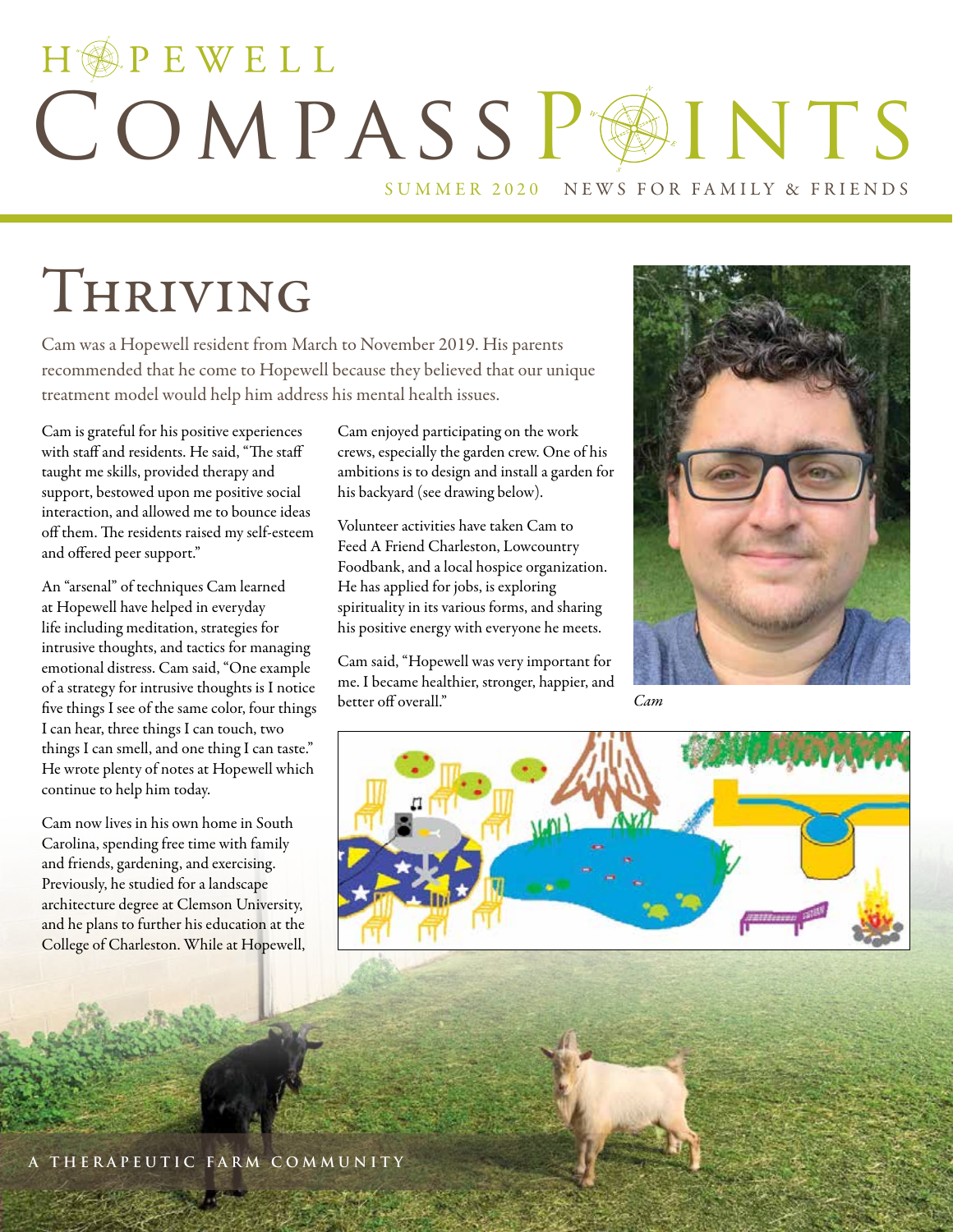## Finding Support Through Relationships



Relationships are everything to Hopewell, whether it is personal relationships with our residents, with our referral sources, among our staff, or with our financial supporters and other friends.

*Dave Shute*

In the early afternoon of March 10, I cochaired the first formal meeting of our COVID-19 planning group. Our first agenda item was to review our existing Pandemic

Disaster Plan. As of this writing, we are fortunate to have had no COVID-19 infections among either our staff or our residents.

We have re-opened to admissions, putting together a program that is simultaneously:

- As rigorous as any in the country in the degree to which it protects our current residents and staff, and
- As supportive and flexible as any in the country in helping our prospective residents both cope and thrive during their required quarantine.

These successes are possible only because of our relationships. Our Board and Council of Advisors share ideas and creative ways to manage this pandemic. Our colleagues at the nation's other farms, and in the American Residential Treatment Association, share both substantive and emotional support. Our many financial supporters have stepped up with their increased generosity.

Our Board—especially those with clinical expertise—were instrumental in shaping our response and our re-opening plan. One board member gave us access to COVID-19 policies from his Fortune 500 employer, helping guide us in many areas that fell

Peter Anagnostos

through the cracks of CDC and State of Ohio guidance. A member of our Council of Advisors managed the pandemic response near an early regional hot spot and gave us the benefit of his experience.

Moreover, the response of our staff has been astonishing. Hopewell founder Clara T. Rankin and our residents have always been my Hopewell heroes. Now, after the expert and professional way they have risen to the many challenges of this crisis, our staff have joined my pantheon of heroes.

Our residents, meanwhile, have quietly soldiered on, healing day by day. In the past, their lives featured so much chaos that the changes we had to make for a 100-year pandemic troubled them somewhat less…that we were there for them was the most important thing.

Hopewell is in Amish country (the fourth largest in the nation), so we share our world with buggies. The country roads that lead to our farm have high speed limits, blind curves, and view-blocking slopes. None of us can see around corners or through hills. But we can see that they are coming, and with experience begin to judge which are more and which are less dangerous. But the best outcomes happen when someone else is ahead of us, and by their actions—brake lights or other—help guide us to our own success.

We live in an ever-expanding web of relationships, and I am very grateful for all of the generous help that so many people have provided in so many ways to Hopewell—both over the years since we opened, and during the last few months of our journey.

On behalf of our residents, Board, staff, and myself, thank you for your continued support!

Board of Directors Clara T. Rankin *Life Trustee*

Chloe Rankin Seelbach *Chair*

Susan S. Locke, MD *Vice Chair*

William A. Wortzman *Vice Chair and Treasurer*

Joseph F. Verciglio *Secretary*

Nathan A. Berger, MD Susan Silverberg Bewie Christopher C. Brookes Geofrey J. Greenleaf William R. Hawke Mary Joyce Leslie M. Mapes Paula Pikus Roger F. Rankin Daniel E. Schweid, MD Mark W. Teague David A. Vincent, DC Todd Welki Suzanne Westlake Uday Yadav

View Hopewell's 2019 Annual Report at www.hopewellcommunity.org/news

HONORARY DIRECTORS Herbert Y. Meltzer, MD Suzanne Morgan Donna S. Reid

Council of Advisors Joseph J. Mahovlic *Chair* William D. Ginn Sally Henkel Edith F. Hirsch Michael J. Horvitz Susan D. LaPine Toby Devan Lewis Kathryn L. Makley

Deborah Read Robert J. Roth, RPh Gretchen Smith Mark J. Warren, MD, MPH Philip Wasserstrom Margaret S. Wheeler

Executive Director David H. Shute

9637 State Route 534 Middlefield, OH 44062 440.426.2000



 $\text{COMPASSP@INTS}$ FRIENDS AND DONORS OF HOPEWELL.

Don Bernardo, CFRE, *Director of Development* Ann Thompson, *Editor/Writer* Audrey Katzman, *Writer*  Jack Childers, *Staff Photographer*

> Development Office 147 Bell Street, #303 Chagrin Falls, OH 44022 440.247.0912

www.hopewellcommunity.org

2 WWW.HOPEWELLCOMMUNIT Y.ORG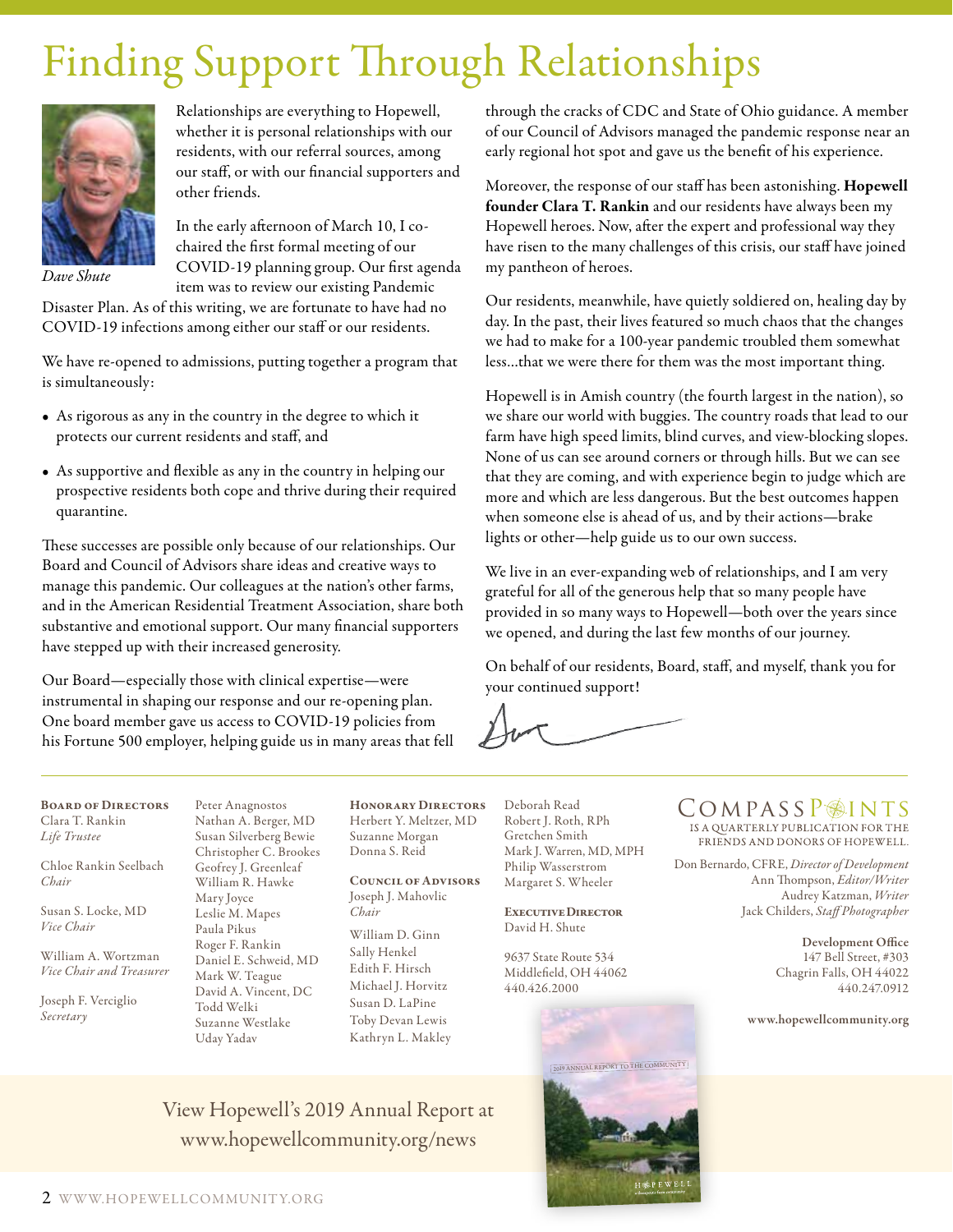# Hopewell Announces New Leadership

The Hopewell Board of Directors is pleased to announce that David Shute was enthusiastically and unanimously chosen to serve as Hopewell's new Executive Director. Working closely with the Board and staff, Dave will address marketing, financial stability, and strategic initiatives, in addition to continuing to lead the organization through challenges presented by the COVID-19 pandemic. Dave officially succeeded Jim Bennett in late June. Jim will remain involved with Hopewell in an advisory capacity, focusing on fundraising and special projects.

As professional consultants, Jim Bennett and Dave Shute have worked together on strategic planning and market development for a wide variety of organizations, with expertise in healthcare management. They initially arrived at Hopewell in June 2018 on a temporary assignment as the interim leadership team, sharing management and operations responsibilities respectively as Executive Director and Associate Executive Director.

Dave said, "I threw my hat in the ring to assume the executive director position in a permanent capacity because I developed a real passion for Hopewell's mission and the important work being done

by our Board and staff. I am inspired daily by the quality of the care that we give our residents, and I'm excited by this opportunity to further implement the strategic direction that Jim and I helped to develop, in partnership with our outstanding Board and staff."

Hopewell Board chair Chloe Rankin Seelbach said, "Dave will continue to provide the stability and continuity intrinsic to his recent leadership, and Hopewell is lucky to have such talent leading our proverbial ship. COVID-19 will continue to challenge all of us for the foreseeable future; however, I am confident we will weather this storm well and come out stronger on the other side."

### Hopewell Virtual Autumn Summit Tuesday, September 22, 2020



# BUILDING COMMUNITY

Hopewell is a therapeutic community serving adults with mental illness. The development of and participation in community is a key part of the Hopewell experience. Practitioners often ask how we can build stronger community in our workplace, with our clients, or in our actual community. This free workshop will lead participants through the work of building community, utilizing core components of connection, meaning, and empathy. An hour of the presentation will address ethics regarding working in a community. This training will be conducted as a Zoom webinar; however, participants should be prepared to engage in discussion, activities, and breakout groups. Video and microphone availability will be needed to fully engage in the training.

> 9:00-1:00, Chris Goodall, LISW-S and Candace Carlton, LISW-S, RSP Ohio CSWMFT Board approved 3 CEUs for counselors and social workers and 1 CEU that meets the ethics requirement for counselors and social workers.

#### Register at hopewellcommunity.org/events

HOPEWELL IS AN APPROVED PROVIDER THROUGH THE OHIO CSWMFT BOARD. PROVIDER NUMBER RCS052003 Please email Chris Goodall at cgoodall@hopewell.cc if you have any questions.

www.hopewellcommunity.org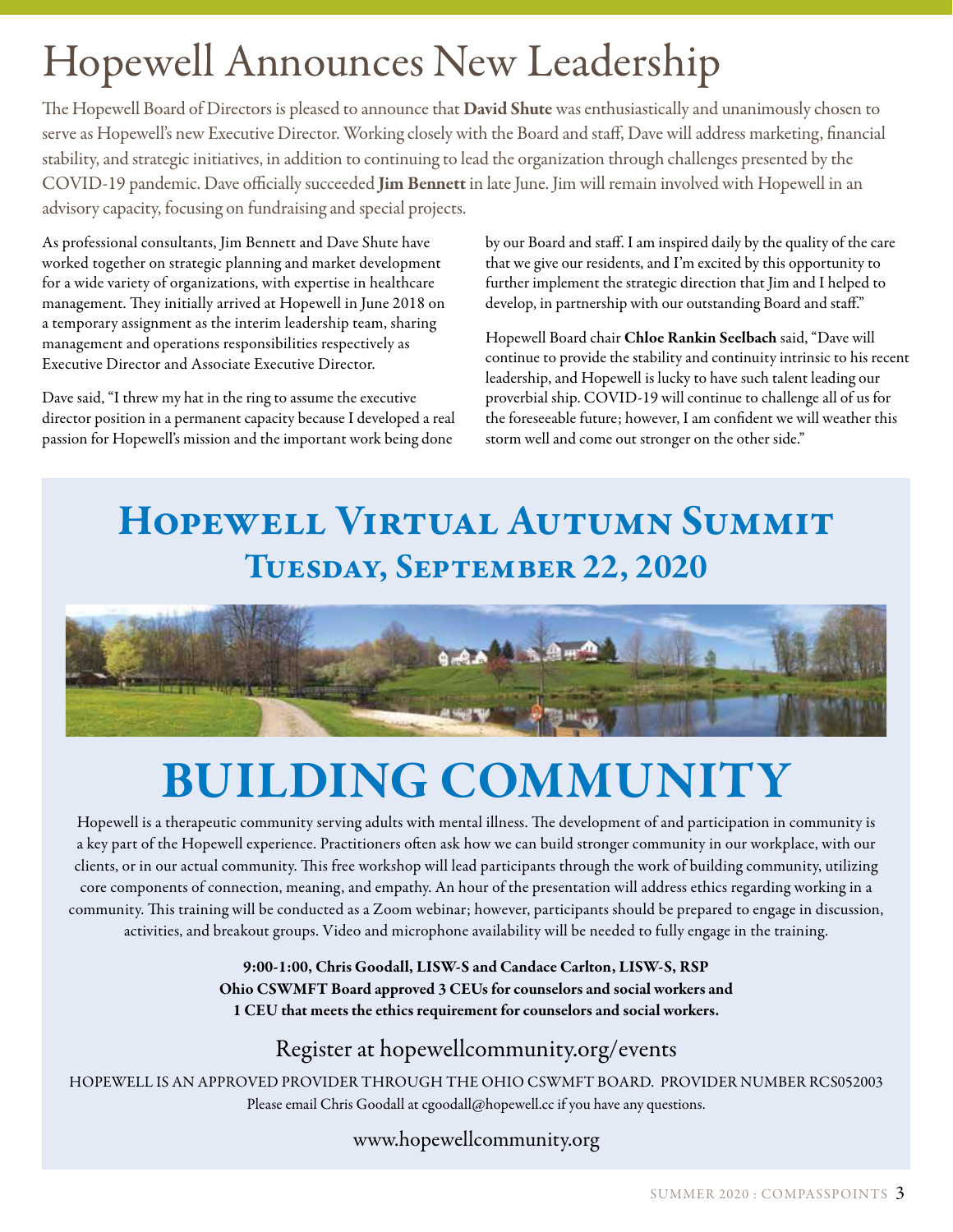### Evan's Healing Journey Continues

Evan Curtin, a former Hopewell resident and our speaker at Summer Solstice 2019, is traveling on a positive path. He was recently nominated to the Board of Directors for NAMI CGM (National Alliance on Mental Illness for Clark, Greene and Madison counties of Ohio). They asked Evan to join because he is a good fit as a peer member who could give the insider perspective for the needs of those who NAMI serves.

*bp Magazine*, a national magazine dedicated to people with bipolar disorder, interviewed Evan about forgiving himself and others. He said, "I spoke about how my relationship with my ex-wife has improved since I've been in recovery. It took years but we are now great friends, checking in with one another daily during this pandemic,

making sure we are doing ok, emotionally as well as physically."

In his spare time, Evan is giving his creative side some attention. He finished and released a few music albums to the internet and is writing a book about his recovery with a focus on medication's role in keeping him stable and productive.

"Overall, I am doing very well and feeling blessed with all the encouragement I have been given by those who have taken the time to understand and care about me. My mother, Peg Stephens, has been my biggest supporter and I am thankful to have her in my life." Evan said. "One of the most important things I have been able to do is love myself by saying four profound words I wish I had been able to tell my younger self: 'Be easy on yourself.'"



*Peg Stephens and Evan Curtin*

"Overall, I am doing very well and feeling blessed with all the encouragement I have been given by those who have taken the time to understand and care about me." – Evan

### Indulge in Hopewell Farm Products

 $v \in L$ L

**HEPEWELL ETT** 

Residents and staff have been busy making items to sell at local farmers markets and on Hopewell's website. Our unique candles are made with soy wax and scented with essential oils. Organic goat milk and vegan glycerin are used to manufacture our soaps. All dried herbs, honey, and syrup are from the farm, as are the plants used for the natural dye in all the fiber wares. Wood used by the woodshop work crew does not come from the farm but is locally sourced. These items are all handcrafted at Hopewell and proceeds are donated to support other local mental health organization.



Road in Russell, Ohio. Visit www. geaugaparkdistrict.org for more information on their market.

If you cannot attend the markets, please order items from our website. www.hopewellcommunity.org/ support-us/store.



**TEWELL** 

WUDCE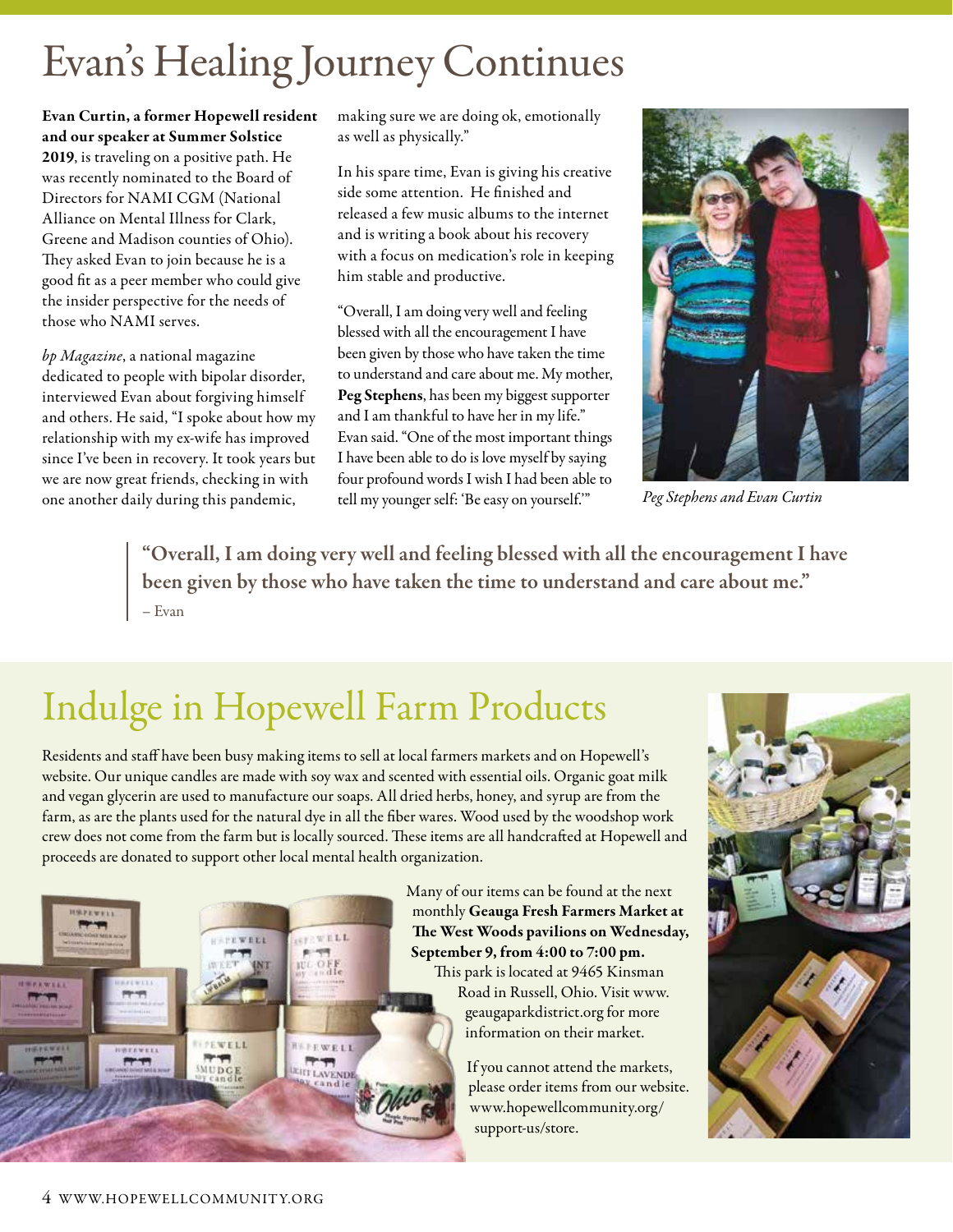



Our 4th of July celebration started in early afternoon with a parade, party, corn hole tournaments, and fishing, and ended with s'mores and a bonfire. Such a wonderful day with so much going on and so many participants.

The fishing tournament was held with chances to win prizes. One resident caught 20 fish and the largest fish caught was almost 16 inches long. Mark, a Hopewell program facilitator, gave basic fishing lessons all afternoon.

### "Good Fences Make Good Neighbors"

We love all our creatures at Hopewell, so to coexist with our neighborhood groundhogs, we put up a fence to deter their feasting before our harvest is ready. Our garden, farm, and maintenance crew collaborated on this project.





### A Woodshop Entrepreneur

Charles is a big fan of the woodshop, using his time to make chairs for hanging out by the bonfires. His chair is easy to transport and store. He said, "I love working in the woodshop, designing and crafting beautiful, simple items."





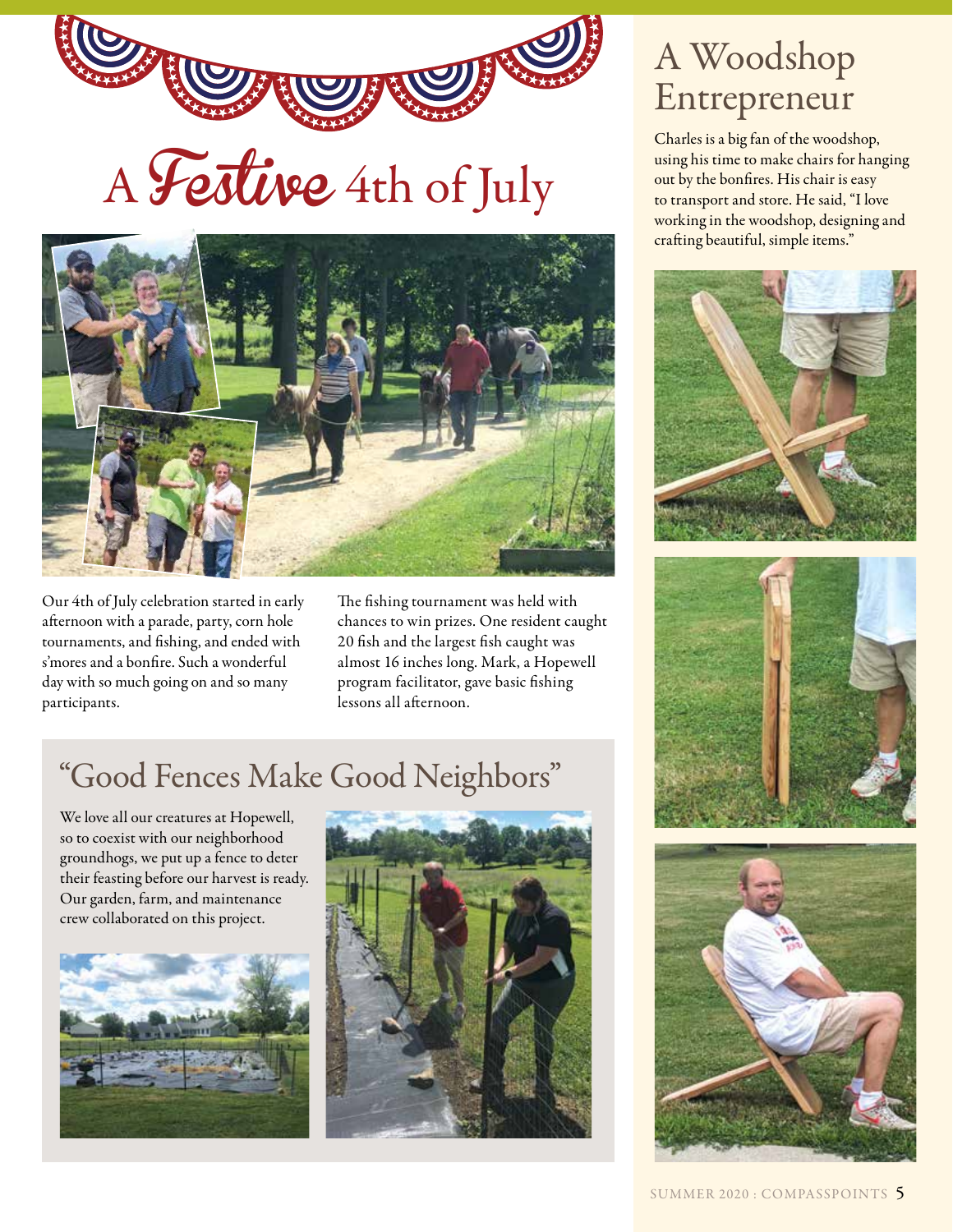## Bracelets for the Brave

Claire Coffey, a junior at Chagrin Falls High School, started Bracelets for the Brave in the fall of 2019 after watching the movie "Five Feet Apart." Seeing children going through life reliant on treatments and operations motivated her to want to make a difference. With help from her sister, Catherine, handmade bracelets are made with love and compassion, then passed along to recognize bravery and spread love to individuals fighting through obstacles in their lives.

Thank you, Claire, for sharing your talents and bracelets with Hopewell residents! To see more of Claire's work, visit her Instagram account at *bracelets4thebrave*. *Claire showing off her bracelets. Patrick wears his bracelet every day.*





#### Honorary and Memorial Gifts APRIL 18 – JULY 14, 2020

#### IN HONOR OF

Deborah Jackson Denise Anderson

Clara T. Rankin William P. Blair III Elizabeth Porter Daane and Charles E. Daane

#### IN MEMORY OF

Dr. John Grima Dr. Kathleen Grima

Dr. John Makley Anonymous Clara T. Rankin

Chloe Rankin Seelbach Mr. and Mrs. William Seelbach Mark Teague

Stephen G. Post, Ph.D.

James S. Reid Clara T. Rankin

George Vasu Teresa DeChant

Nate Woodring John Miller

*We apologize for any errors or omissions. Please email akatzman@hopewell.cc or contact the Development Office at 440.247.0912 so that we may correct our records.*

#### RECENT FOUNDATION GRANTS

The AHS Foundation The Harry K. Fox and Emma R. Fox Charitable Foundation O'Neill Brothers Foundation The Kelvin & Eleanor Smith Foundation

#### Gifts in Kind

Claire Coffey Handmade "Bracelets for the Brave" friendship bracelets

Brian and Gretchen Colleran 500 KN95 face masks

Mary Ann Ponce 4-drawer filing cabinet

Ann Thompson Vegetable dehydrator

*Donations of gifts-in-kind are tax deductible to the extent allowed by law. Donors will receive written acknowledgments for their records. For more information, please contact the Development office at 440.247-0912 or akatzman@hopewell.cc.*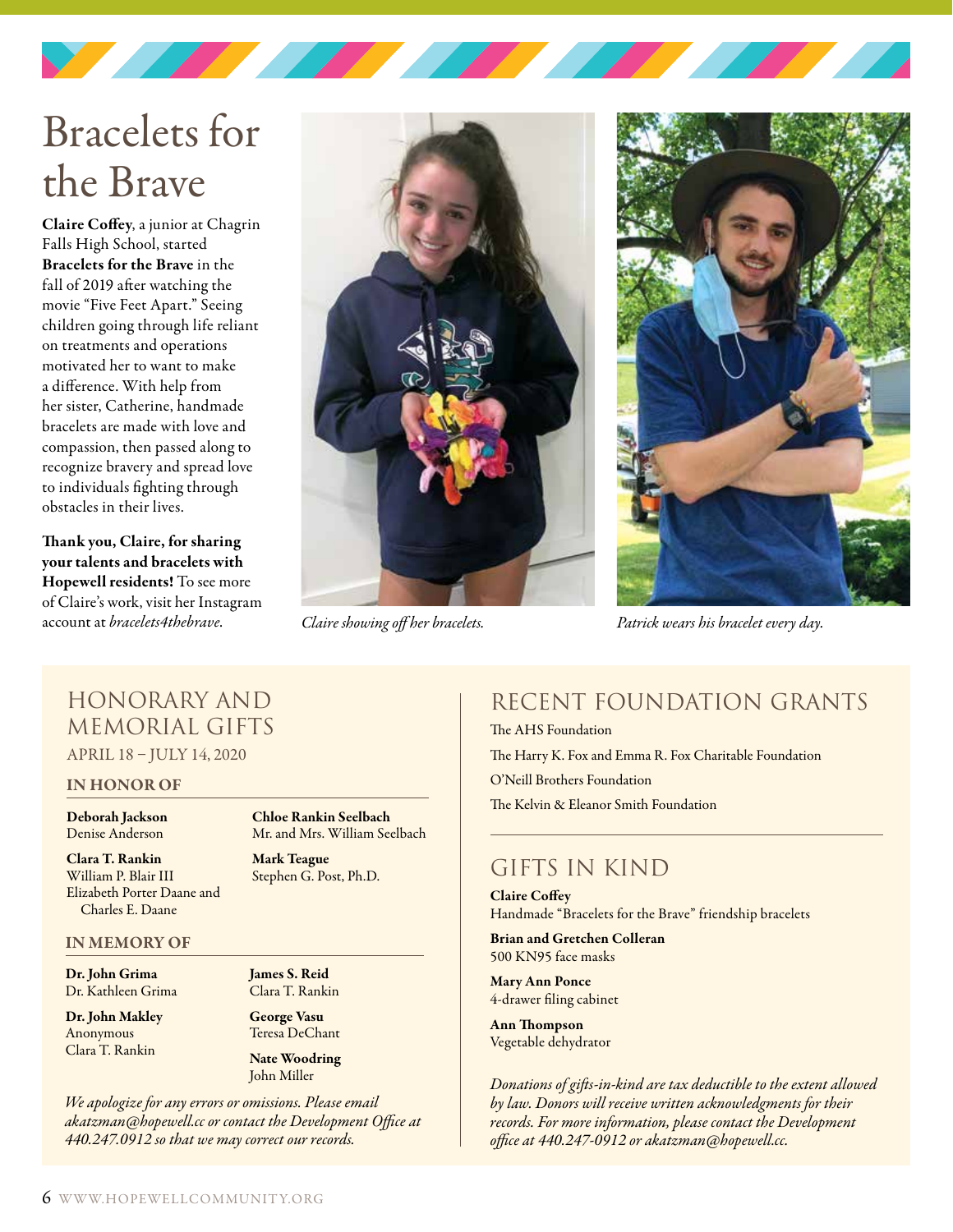# Our Team, Our Passions Jennifer Miller



Jennifer Miller has transformed her passion for fitness, nutrition, and healthy living into a career. She came to Hopewell in 2011 as Head Cook and has been our Food Service Manager and Wellness Educator since 2016.

Developing a healthier lifestyle is a key step on the journey to mental wellness and an important component of Hopewell's Healing Model. "Nutrition and exercise directly affect our mental health," Jennifer said. "A diet rich in whole foods, vegetables, fruits, whole grains and lean meats provide the essential vitamins and minerals that bring healing to the brain. We want to look for foods rich in B-complex vitamins, Omega 3 fatty acids and minerals such as manganese and selenium. Regular exercise can reduce stress and anxiety, promotes better sleep quality and can also improve our cognitive function."

When residents arrive at Hopewell, they often have not been eating well for quite a while and may not know how to plan and cook nutritious meals. Jennifer collaborates with the kitchen staff to develop "from scratch" recipes using produce from our gardens and meat from animals raised on the farm. "Our farm-to-table menu is a big change for many and our terrific cooks are very creative with new recipes," she said.

Jennifer led an eight-week life enrichment class on food and nutrition before the pandemic shut down trips to and from the farm. "Each week we planned menus and cooked a breakfast, lunch or dinner. We went grocery shopping and learned about comparing prices and understanding nutrition labels. We also discussed kitchen and food handling safety," she said. This hands-on education helps residents feel more confident in and prepared for more independent living.

A certified personal trainer since 2007, Jennifer also works with residents on strength training and fitness plans. "Motivating people to exercise is tough when they aren't used to it," she said. "I find ways to include fitness activities in the daily routine such as yoga, working out in the new Richard J. Swadey Community Center, or walking on the grounds."

Jennifer loves to spend time outdoors with her family, walking trails, hiking, and tent camping. ("Yes, I can cook nutritious food over a fire," she quipped.) Kayaking is a favorite activity. "It can be very relaxing – listening to my paddle in the water is a soothing sound. You can also make it a hard workout and it's really satisfying to power the kayak yourself."

Contributing to residents' personal transformation is the best part of Jennifer's job. "It's so rewarding when they take a walk with me, try a new activity, or explore new foods. I love to hear, 'That was a great meal!'"

We think you will rave about a recipe that was a hit with residents and staff (see sidebar).

### FROM THE HOPEWELL **KITCHEN**

#### Open Faced Turkey Melts 4 Servings

- 8oz chopped cooked turkey breast
- ½ cup celery, sliced
- ¼ cup mayonnaise
- 2 TBS dried cranberries
- 1 TBS red onion, chopped
- 4 slices whole grain bread or flat bread
- 4 oz Mozzarella cheese sliced or cheese of your preference (Swiss, brick, Havarti)

Combine the turkey with celery, mayonnaise, cranberries, and red onion, and stir until combined. Arrange the bread on a baking sheet and divide turkey mixture among the slices of bread topped with the cheese. Broil the sandwiches until the cheese is bubbly and starting to turn golden, about 2-3 min.